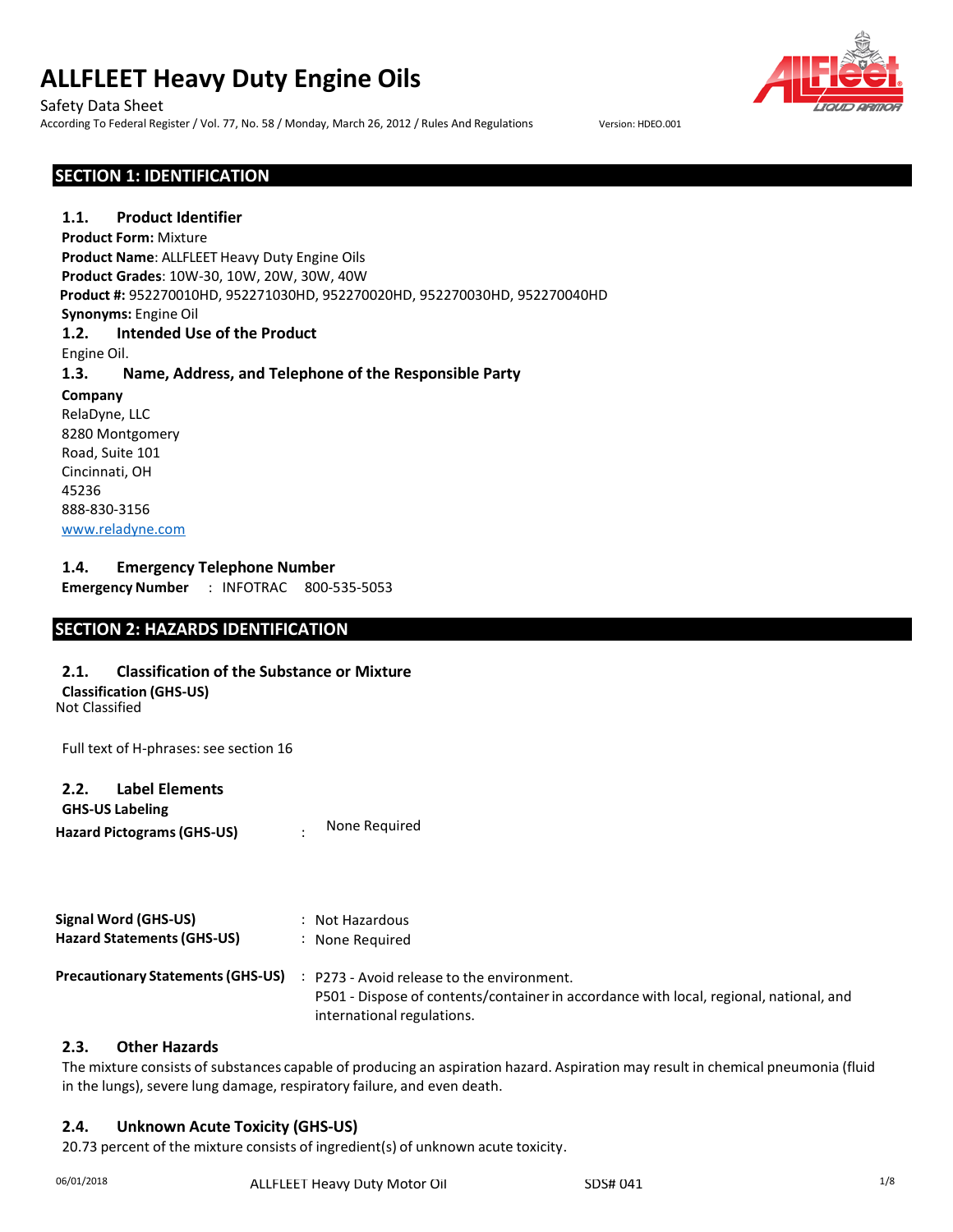## Safety Data Sheet

According To Federal Register / Vol. 77, No. 58 / Monday, March 26, 2012 / Rules And Regulations Version: HDEO.001

# **SECTION 3: COMPOSITION/INFORMATION ON INGREDIENTS**

## **3.1. Substances**

#### Not applicable

#### **3.2. Mixture**

| <b>Name</b>                                | <b>Product Identifier</b> | % (w/w)      | <b>Classification (GHS-US)</b> |
|--------------------------------------------|---------------------------|--------------|--------------------------------|
| Petroleum distillates, solvent dewaxed     | (CAS No) 64742-65-0       | $75.75 - 95$ | <b>Not Classified</b>          |
|                                            |                           | $64 - 85$    |                                |
| heavy paraffinic, Distillates, petroleum,  | (CAS No) 64742-54-7       | $0 - 11$     | Not Classified                 |
| hydrotreated heavy paraffinic              |                           | $10 - 17$    |                                |
| Paraffin oils*                             | (CAS No) 8012-95-1        | $0 - 0.1$    | Not Classified                 |
|                                            |                           | $0.1 - 1,$   |                                |
|                                            |                           | $1 - 5$      |                                |
| Phenol, 4-dodecyl-                         | (CAS No) 104-43-8         | $0.1 - 1$    | Aquatic Chronic 3, H402        |
| Phosphorodithioic acid, O,O-di-C1-14-alkyl | (CAS No) 68649-42-3       | $2.7 -$      | Aquatic Chronic 3, H402        |
| esters, zinc salts                         |                           | 11.75        |                                |

\*The specific chemical identity and/or exact percentage of composition have been withheld as a trade secret within the meaning of the OSHA Hazard Communication Standard [29 CFR 1910.1200].

\*More than one of the ranges of concentration prescribed by Controlled Products Regulations has been used where necessary, due to varying composition.

Full text of H-phrases: see section 16

# **SECTION 4: FIRST AID MEASURES**

## **4.1. Description of First Aid Measures**

**General:** Never give anything by mouth to an unconscious person. If you feel unwell, seek medical advice (show the label if possible). **Inhalation:** Remove to fresh air and keep at rest in a position comfortable for breathing. Obtain medical attention if breathing difficulty persists.

**Skin Contact:** Remove contaminated clothing. Drench affected area with water or soap and water for at least 15 minutes. Wash contaminated clothing before reuse. Obtain medical attention if irritation develops or persists.

**Eye Contact:** Rinse cautiously with water for at least 15 minutes. Remove contact lenses, if present and easy to do. Continue rinsing. Obtain medical attention.

**Ingestion:** Do NOT induce vomiting. Rinse mouth. Immediately call a POISON CENTER or doctor/physician.

## **4.2. Most Important Symptoms and Effects Both Acute and Delayed**

**General:** No known significant effects or critical hazards.

**Inhalation:** Overexposure may be irritating to the respiratory system.

**Skin Contact:** Repeated or prolonged skin contact may cause irritation.

**Eye Contact:** Direct contact with the eyes is likely irritating.

**Ingestion:** Ingestion is likely to be harmful or have adverse effects.

**Chronic Symptoms:** No known significant effects or critical hazards.

## **4.3. Indication of Any Immediate Medical Attention and Special Treatment Needed**

If you feel unwell, seek medical advice (show the label where possible).

# **SECTION 5: FIRE-FIGHTING MEASURES**

# **5.1. Extinguishing Media**

**Suitable Extinguishing Media:** Use extinguishing media appropriate for surrounding fire.

**Unsuitable Extinguishing Media:** Do not use a heavy water stream. Use of heavy stream of water may spread fire.

# **5.2. Special Hazards Arising From the Substance or Mixture**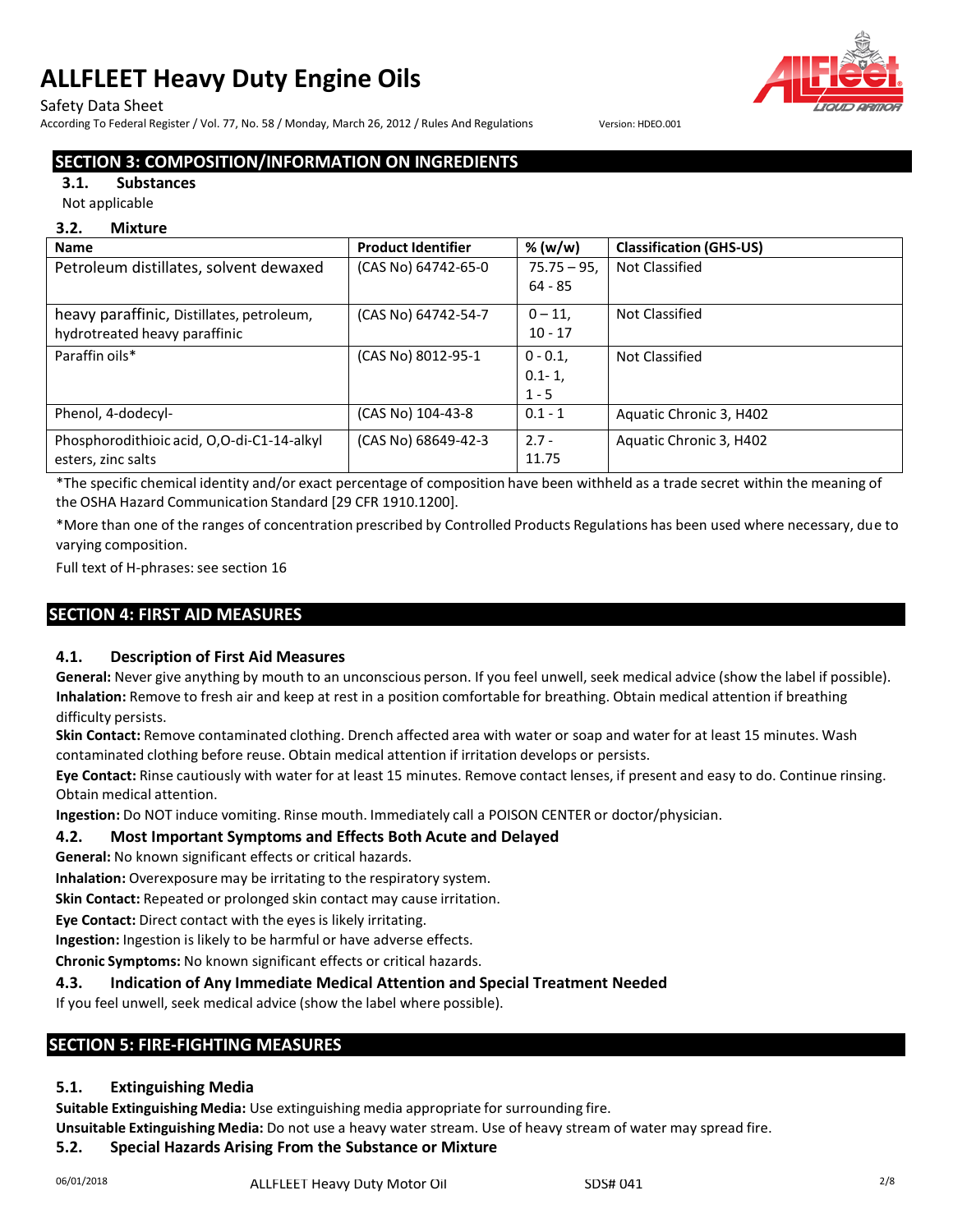Safety Data Sheet

According To Federal Register / Vol. 77, No. 58 / Monday, March 26, 2012 / Rules And Regulations Version: HDEO.001

**Fire Hazard:** Not flammable but will support combustion.

**Explosion Hazard:** Product is not explosive.

**Reactivity:** Hazardous reactions will not occur under normal conditions.

# **5.3. Advice for Firefighters**

**Precautionary Measures Fire:** Exercise caution when fighting any chemical fire. Under fire conditions, hazardousfumes will be present.

**Firefighting Instructions:** Use water spray or fog for cooling exposed containers.

**Protection During Firefighting:** Do not enter fire area without proper protective equipment, including respiratory protection. **Hazardous Combustion Products**: Under fire conditions, may produce fumes, smoke, oxides of carbon and hydrocarbons.

**Other Information:** Refer to Section 9 for flammability properties.

# **Reference to Other Sections**

Refer to section 9 for flammability properties.

# **SECTION 6: ACCIDENTAL RELEASE MEASURES**

# **6.1. Personal Precautions, Protective Equipment and Emergency Procedures**

**General Measures:** Avoid all contact with skin, eyes, or clothing. Avoid breathing (vapor, mist, spray).

# **6.1.1. For Non-Emergency Personnel**

**Protective Equipment:** Use appropriate personal protection equipment (PPE).

**Emergency Procedures:** Evacuate unnecessary personnel.

#### **6.1.2. For Emergency Personnel**

**Protective Equipment:** Equip cleanup crew with proper protection.

**Emergency Procedures:** Stop leak if safe to do so. Eliminate ignition sources. Ventilate area.

#### **6.2. Environmental Precautions**

Prevent entry to sewers and public waters. Notify authoritiesif liquid enters sewers or public waters.

# **6.3. Methods and Material for Containment and Cleaning Up**

For **Containment**: Contain any spills with dikes or absorbents to prevent migration and entry into sewers or streams. **Methodsfor Cleaning Up:** Clean up spills immediately and dispose of waste safely. Spills should be contained with mechanical barriers. Transferspilled material to a suitable container for disposal. Contact competent authorities after a spill.

## **6.4. Reference to Other Sections**

See Heading 8. Exposure controls and personal protection. For further information refer to section 13.

# **SECTION 7: HANDLING AND STORAGE**

# **7.1. Precautions for Safe Handling**

**Additional Hazards When Processed:** Any proposed use of this product in elevated-temperature processes should be thoroughly evaluated to assure that safe operating conditions are established and maintained. Practice good housekeeping - spillage can be slippery on smooth surface either wet or dry.

**Hygiene Measures:** Handle in accordance with good industrial hygiene and safety procedures. Wash hands and other exposed areas with mild soap and water before eating, drinking or smoking and when leaving work.

# **7.2. Conditions for Safe Storage, Including Any Incompatibilities**

**Technical Measures:** Comply with applicable regulations.

**Storage Conditions:** Store in a dry, cool and well-ventilated place. Keep container closed when not in use. Keep/Store away from direct sunlight, extremely high or low temperatures and incompatible materials.

**Incompatible Materials:** Strong acids, strong bases, strong oxidizers.

## **7.3. Specific End Use(s)**

Engine Oil .

# **SECTION 8: EXPOSURE CONTROLS/PERSONAL PROTECTION**

## **8.1. Control Parameters**

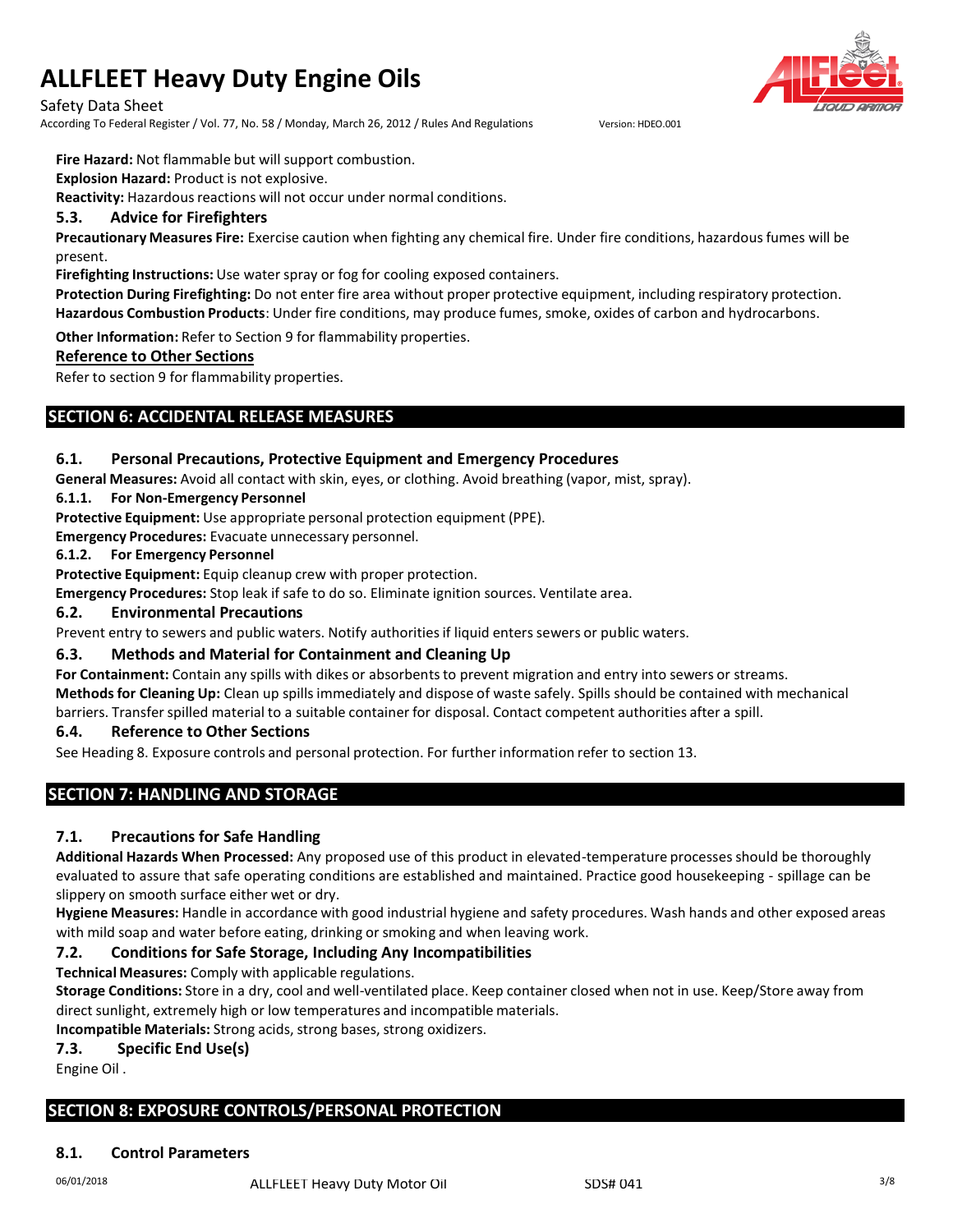

According To Federal Register / Vol. 77, No. 58 / Monday, March 26, 2012 / Rules And Regulations Version: HDEO.001



For substanceslisted in section 3 that are not listed here, there are no established Exposure limits from the manufacturer, supplier, importer, or the appropriate advisory agency including: ACGIH (TLV), NIOSH (REL), OSHA (PEL), Canadian provincial governments, or the Mexican government.

| Paraffin oils (8012-95-1)          |                                            |                                                                                                                                  |
|------------------------------------|--------------------------------------------|----------------------------------------------------------------------------------------------------------------------------------|
| <b>USA ACGIH</b>                   | ACGIH TWA (mg/m <sup>3</sup> )             | 5 mg/m <sup>3</sup> (excluding metal working fluids, highly & severely<br>refined-inhalable fraction)                            |
| <b>USA ACGIH</b>                   | <b>ACGIH chemical category</b>             | Not Classifiable as a Human Carcinogen highly and severely<br>refined, Suspected Human Carcinogen highly and severely<br>refined |
| <b>USA OSHA</b>                    | OSHA PEL (TWA) (mg/m <sup>3</sup> )        | 5 mg/ $m3$                                                                                                                       |
| <b>USA NIOSH</b>                   | NIOSH REL (TWA) (mg/m <sup>3</sup> )       | 5 mg/ $m3$                                                                                                                       |
| <b>USA NIOSH</b>                   | NIOSH REL (STEL) (mg/m <sup>3</sup> )      | $10$ mg/m <sup>3</sup>                                                                                                           |
| <b>USA IDLH</b>                    | US IDLH (mg/m <sup>3</sup> )               | 2500 mg/m <sup>3</sup>                                                                                                           |
| Alberta                            | OEL STEL (mg/m <sup>3</sup> )              | $10 \text{ mg/m}^3$                                                                                                              |
| Alberta                            | OEL TWA (mg/m <sup>3</sup> )               | 5 mg/ $m3$                                                                                                                       |
| <b>British Columbia</b>            | OEL TWA (mg/m <sup>3</sup> )               | 0.2 mg/m <sup>3</sup> (mildly refined)<br>1 mg/m <sup>3</sup> (severely refined)                                                 |
| Manitoba                           | OEL TWA (mg/m <sup>3</sup> )               | 5 mg/m <sup>3</sup> (excluding metal working fluids, highly & severely<br>refined-inhalable fraction)                            |
| <b>New Brunswick</b>               | OEL STEL (mg/m <sup>3</sup> )              | $10 \text{ mg/m}^3$                                                                                                              |
| <b>New Brunswick</b>               | OEL TWA (mg/m <sup>3</sup> )               | 5 mg/m <sup>3</sup> (as sampled by a method that does not collect<br>vapor)                                                      |
| <b>Newfoundland &amp; Labrador</b> | OEL TWA (mg/m <sup>3</sup> )               | 5 mg/m <sup>3</sup> (excluding metal working fluids, highly & severely<br>refined-inhalable fraction)                            |
| Nova Scotia                        | OEL TWA (mg/m <sup>3</sup> )               | 5 mg/m <sup>3</sup> (excluding metal working fluids, highly & severely<br>refined-inhalable fraction)                            |
| <b>Nunavut</b>                     | OEL STEL (mg/m <sup>3</sup> )              | $10 \text{ mg/m}^3$                                                                                                              |
| <b>Nunavut</b>                     | OEL TWA (mg/m <sup>3</sup> )               | 5 mg/ $m3$                                                                                                                       |
| <b>Northwest Territories</b>       | $\overline{OEL}$ STEL (mg/m <sup>3</sup> ) | $10$ mg/m <sup>3</sup>                                                                                                           |
| <b>Northwest Territories</b>       | OEL TWA (mg/m <sup>3</sup> )               | 5 mg/ $m3$                                                                                                                       |
| <b>Ontario</b>                     | OEL TWA (mg/m <sup>3</sup> )               | 5 mg/m <sup>3</sup> (pure, highly and severely refined, excluding<br>metal working fluids-inhalable)                             |
| <b>Prince Edward Island</b>        | OEL TWA (mg/m <sup>3</sup> )               | 5 mg/m <sup>3</sup> (excluding metal working fluids, highly & severely<br>refined-inhalable fraction)                            |
| Québec                             | VECD ( $mg/m3$ )                           | 10 mg/m <sup>3</sup> (mist)                                                                                                      |
| Québec                             | VEMP ( $mg/m3$ )                           | 5 mg/m <sup>3</sup> (mist)                                                                                                       |
| Saskatchewan                       | OEL STEL (mg/m <sup>3</sup> )              | $10 \text{ mg/m}^3$                                                                                                              |
| Saskatchewan                       | OEL TWA (mg/m <sup>3</sup> )               | 5 mg/ $m3$                                                                                                                       |
| Yukon                              | OEL STEL (mg/m <sup>3</sup> )              | $10 \text{ mg/m}^3$                                                                                                              |
| Yukon                              | OEL TWA (mg/m <sup>3</sup> )               | 5 mg/ $m3$                                                                                                                       |

# **8.2. Exposure Controls**

**Appropriate Engineering Controls:** Ensure adequate ventilation, especially in confined areas. Emergency eye wash fountains and safety showers should be available in the immediate vicinity of any potential exposure. Ensure all national/local regulations are observed.

**Personal Protective Equipment:** Protective goggles. Gloves. Insufficient ventilation: wear respiratory protection.



**Materialsfor Protective Clothing:** Chemically resistant materials and fabrics.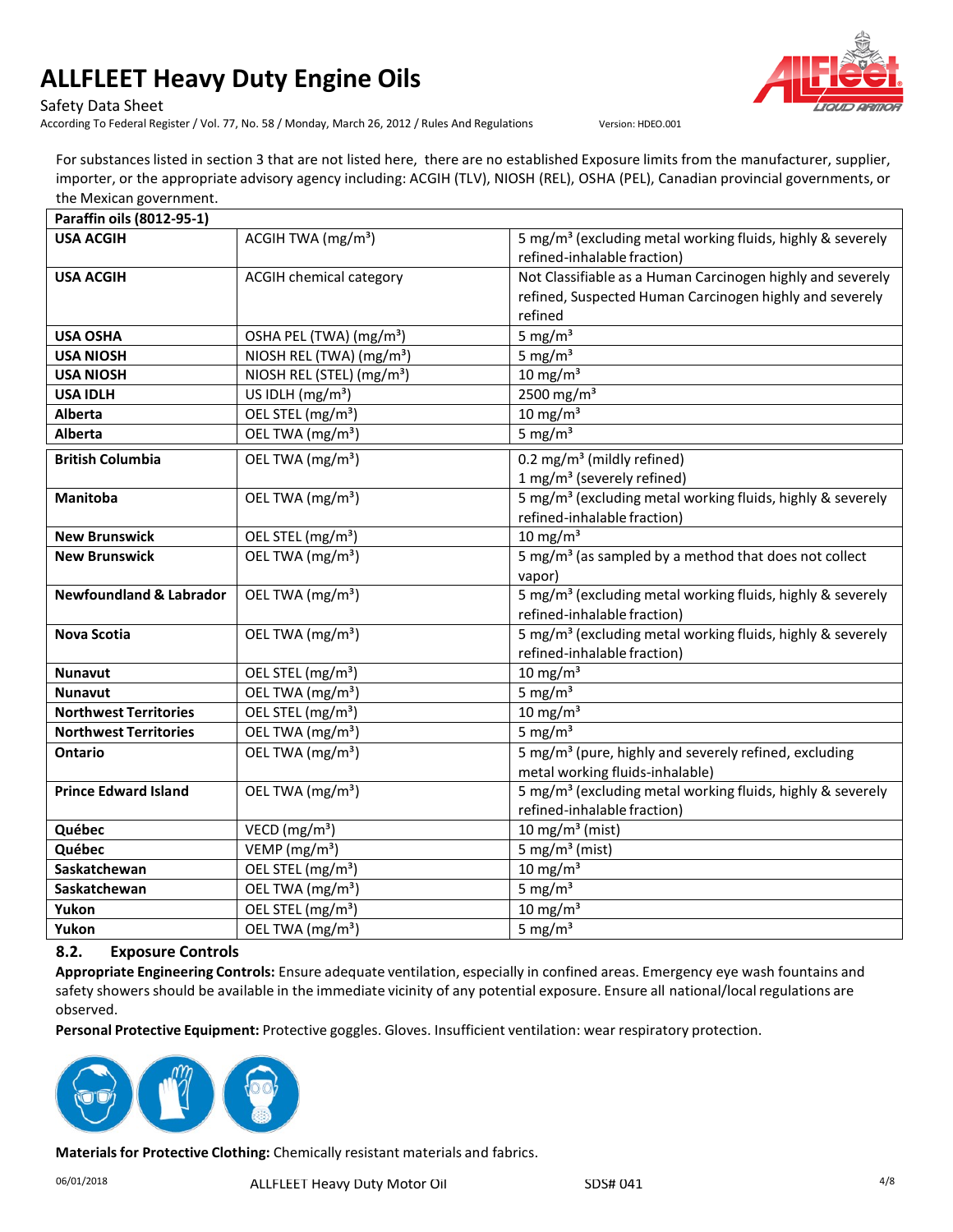Safety Data Sheet

According To Federal Register / Vol. 77, No. 58 / Monday, March 26, 2012 / Rules And Regulations Version: HDEO.001

**Hand Protection:** Wear chemically resistant protective gloves.

**Eye Protection:** Chemical goggles or safety glasses.

**Skin and Body Protection:** Wear suitable protective clothing.

**Respiratory Protection:** Use a NIOSH-approved respirator or self-contained breathing apparatus whenever exposure may exceed established Occupational Exposure Limits.

**Environmental Exposure Controls:** Do not allow the product to be released into the environment.

**Consumer Exposure Controls:** Do not eat, drink or smoke during use.

# **SECTION 9: PHYSICAL AND CHEMICAL PROPERTIES**

# **9.1. Information on Basic Physical and Chemical Properties**

| <b>Physical State</b>                                    |                      | Liquid                                                               |
|----------------------------------------------------------|----------------------|----------------------------------------------------------------------|
| Appearance                                               |                      | Amber                                                                |
| Odor                                                     |                      | Slight Hydrocarbon                                                   |
| <b>Odor Threshold</b>                                    |                      | Not available                                                        |
| рH                                                       |                      | Not available                                                        |
| <b>Evaporation Rate</b>                                  |                      | Not available                                                        |
| <b>Melting Point</b>                                     |                      | Not available                                                        |
| <b>Boiling Point</b>                                     |                      | > 280 °C (536 °F)                                                    |
| <b>Flash Point</b>                                       |                      | > 200 °C (COC) (392 °F)                                              |
| <b>Auto-ignition Temperature</b>                         |                      | > 320 °C (COC) (608 °F)                                              |
| <b>Decomposition Temperature</b>                         |                      | Not available                                                        |
| Flammability (solid, gas)                                |                      | Not available                                                        |
| <b>Lower Flammable Limit</b>                             |                      | Not available                                                        |
| <b>Upper Flammable Limit</b>                             |                      | Not available                                                        |
| <b>Vapor Pressure</b>                                    |                      | Not available                                                        |
| Relative Vapor Density at 20 °C                          |                      | Not available                                                        |
| <b>Relative Density</b>                                  |                      | Not available                                                        |
| <b>Specific Gravity</b>                                  |                      | 0.85                                                                 |
| Solubility                                               |                      | Negligible                                                           |
| <b>Partition Coefficient: N-Octanol/Water</b>            |                      | Not available                                                        |
| <b>Viscosity</b>                                         |                      | Not available                                                        |
| <b>Viscosity, Kinematic</b>                              |                      | Not available                                                        |
| <b>Explosive Properties</b>                              |                      | Product is not explosive                                             |
| <b>Explosion Data - Sensitivity to Mechanical Impact</b> | $\ddot{\phantom{a}}$ | Not expected to present an explosion hazard due to mechanical impact |
| Explosion Data - Sensitivity to Static Discharge         |                      | Not expected to present an explosion hazard due to static discharge  |

# **SECTION 10: STABILITY AND REACTIVITY**

10.1. **Reactivity:** Hazardous reactions will not occur under normal conditions.

**10.2. Chemical Stability:** Stable under recommended handling and storage conditions(see section 7).

**10.3. Possibility of Hazardous Reactions:** Hazardous polymerization will not occur.

**10.4. Conditionsto Avoid:** Direct sunlight, extremely high or low temperatures, heat, hot surfaces, sparks, open flames, incompatible materials, and other ignition sources.

**10.5. Incompatible Materials:** Strong acids, strong bases, strong oxidizers.

**10.6. Hazardous Decomposition Products:** Thermal decomposition generates: carbon oxides (CO, CO<sub>2</sub>). Hydrocarbons.

# **SECTION 11: TOXICOLOGICAL INFORMATION**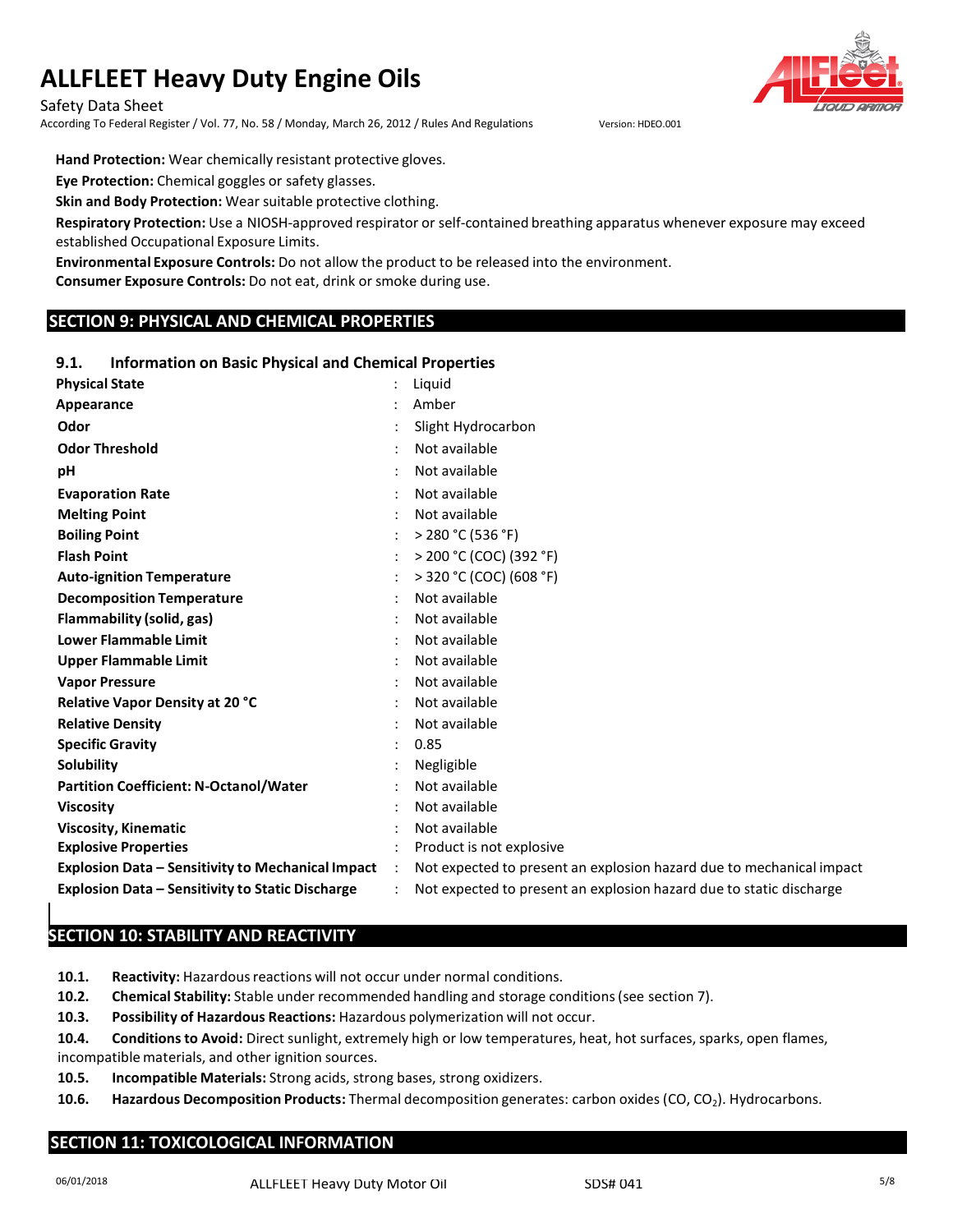Safety Data Sheet

According To Federal Register / Vol. 77, No. 58 / Monday, March 26, 2012 / Rules And Regulations Version: HDEO.001



## **11.1. Information on Toxicological Effects - Product**

**Acute Toxicity:** Not classified **LD50 and LC50 Data:** Not available

**Skin Corrosion/Irritation:** Not classified

# **Eye Damage/Irritation:** Not classified

**Respiratory or Skin Sensitization:** Not classified

**Germ Cell Mutagenicity:** Not classified

**Teratogenicity:** Not classified

**Carcinogenicity:** Not classified

#### **Specific Target Organ Toxicity (Repeated Exposure):** Not classified

**Reproductive Toxicity:** Not classified

**Specific Target Organ Toxicity (Single Exposure):** Not classified

**Aspiration Hazard:** Not classified

**Symptoms/Injuries After Inhalation:** Overexposure may be irritating to the respiratory system.

**Symptoms/Injuries After Skin Contact:** Repeated or prolonged skin contact may cause irritation.

**Symptoms/Injuries After Eye Contact:** Direct contact with the eyes is likely irritating.

**Symptoms/Injuries After Ingestion:** Ingestion is likely to be harmful or have adverse effects.

**Chronic Symptoms:** Not Classified

# **11.2. Information on Toxicological Effects - Ingredient(s)**

**LD50 and LC50 Data:**

| Paraffin oils (8012-95-1)                                                            |                  |  |
|--------------------------------------------------------------------------------------|------------------|--|
| <b>LC50 Inhalation Rat</b>                                                           | 2062 ppm/4h      |  |
| ATE US (gases)                                                                       | 2,062.00 ppmV/4h |  |
| Heavy paraffinic, Distillates, petroleum, hydrotreated heavy paraffinic (64742-54-7) |                  |  |
| LD50 Oral Rat                                                                        | > 2000 mg/kg     |  |
| <b>LD50 Dermal Rabbit</b>                                                            | $> 2$ g/kg       |  |
| Petroleum distillates, solvent dewaxed (64742-65-0)                                  |                  |  |
| <b>LD50 Oral Rat</b>                                                                 | $>$ 5000 mg/kg   |  |
| <b>LD50 Dermal Rabbit</b>                                                            | $>$ 5 g/kg       |  |
| Paraffin oils (8012-95-1)                                                            |                  |  |
| <b>IARC Group</b>                                                                    | 1                |  |
| CECTION 43. FCOLOCICAL INFORMATION                                                   |                  |  |

# **SECTION 12: ECOLOGICAL INFORMATION**

## **12.1. Toxicity**

**Ecology - General:** Toxic to aquatic life.

| Phosphorodithioic acid, O,O-di-C1-14-alkyl esters, zinc salts (68649-42-3) |                                                                                     |  |
|----------------------------------------------------------------------------|-------------------------------------------------------------------------------------|--|
| LC50 Fish 1                                                                | 1.0 - 5.0 mg/l (Exposure time: 96 h - Species: Pimephales promelas [static])        |  |
| EC50 Daphnia 1                                                             | 1 - 1.5 mg/l (Exposure time: 48 h - Species: Daphnia magna)                         |  |
| <b>LC 50 Fish 2</b>                                                        | 10.0 - 35.0 mg/l (Exposure time: 96 h - Species: Pimephales promelas [semi-static]) |  |
| Petroleum distillates, solvent dewaxed (64742-65-0)                        |                                                                                     |  |
| EC50 Daphina 1                                                             | > 1000 mg/L (Exposure time: 48 h - Species: Daphnia magna)                          |  |
| LC50 Fish 1                                                                | > 5000 mg/l (Exposure time: 96 h - Species: Oncorhynchus mykiss)                    |  |
| Distillates, petroleum, hydrotreated heavy paraffinic (64742-54-7)         |                                                                                     |  |
| LC50 Fish 1                                                                | > 5000 mg/l (Exposure time: 96 h - Species: Oncorhynchus mykiss)                    |  |
| <b>EC50 Daphnia 1</b>                                                      | > 1000 mg/l (Exposure time: 48 h - Species: Daphnia magna)                          |  |

# **12.2. Persistence and Degradability**

Not available

## **12.3. Bioaccumulative Potential**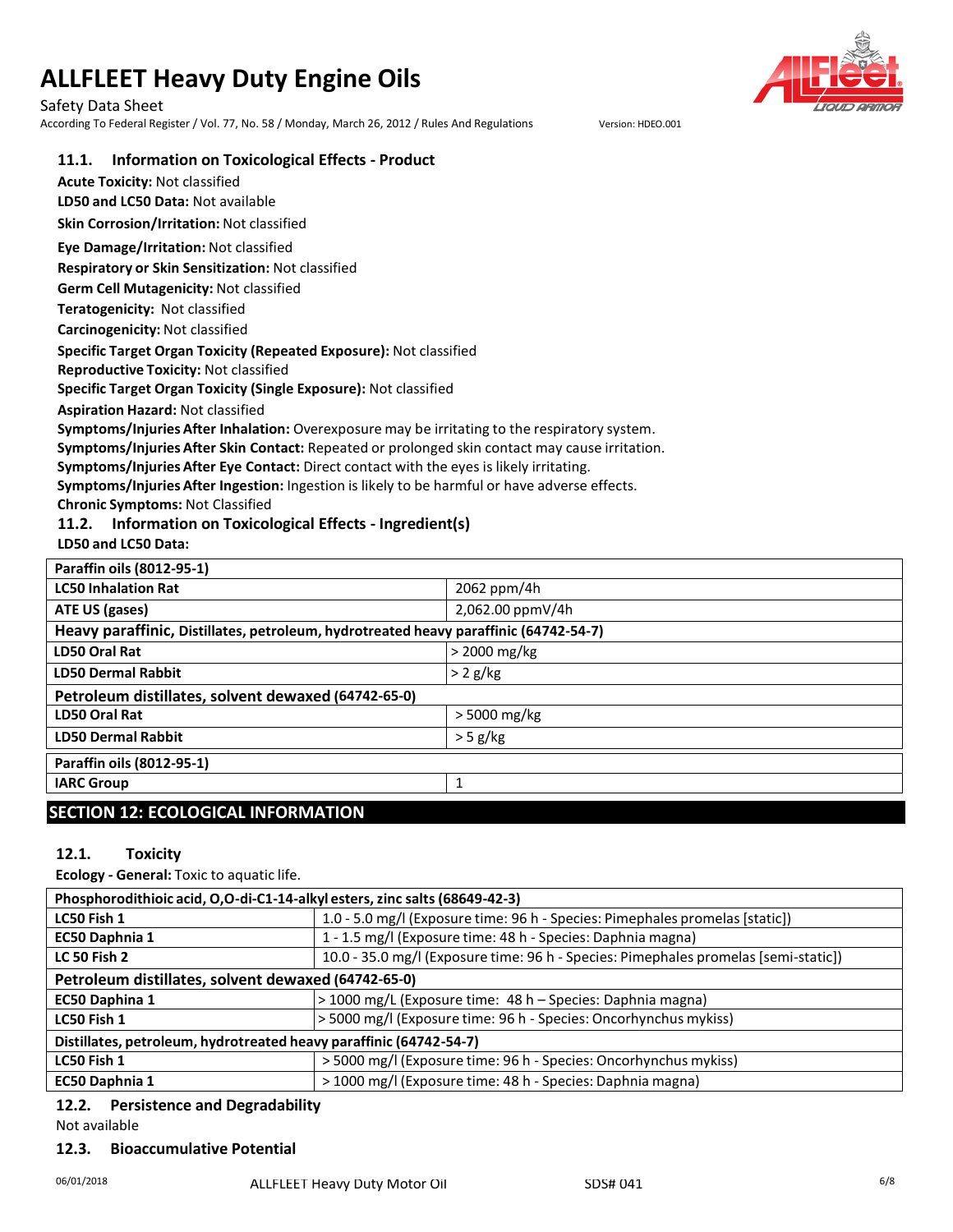#### Safety Data Sheet

According To Federal Register / Vol. 77, No. 58 / Monday, March 26, 2012 / Rules And Regulations Version: HDEO.001

Not available

**12.4. Mobility in Soil**

Not available

#### **12.5. Other Adverse Effects**

**Other Information:** Avoid release to the environment.

# **SECTION 13: DISPOSAL CONSIDERATIONS**

#### **13.1. Waste treatment methods**

**Sewage Disposal Recommendations:** Do not empty into drains; dispose of this material and its container in a safe way. Do not empty into drains. Do not dispose of waste into sewer.

**Waste Disposal Recommendations:** Dispose of waste material in accordance with all local, regional, national, provincial, territorial and international regulations.

# **SECTION 14: TRANSPORT INFORMATION**

| 14.1. | In Accordance with DOT                              | Not regulated for transport |
|-------|-----------------------------------------------------|-----------------------------|
| 14.2. | In Accordance with IMDG Not regulated for transport |                             |
|       | 14.3. In Accordance with IATA                       | Not regulated for transport |
| 14.4. | In Accordance with TDG                              | Not regulated for transport |

| <b>SECTION 15: REGULATORY INFORMATION</b><br><b>US Federal Regulations</b><br>15.1. |                                                                    |                                                                                    |  |
|-------------------------------------------------------------------------------------|--------------------------------------------------------------------|------------------------------------------------------------------------------------|--|
|                                                                                     |                                                                    |                                                                                    |  |
| <b>SARA Section 311/312 Hazard Classes</b>                                          |                                                                    | <b>Not Classified</b>                                                              |  |
| 15.2.<br><b>US State Regulations</b>                                                |                                                                    |                                                                                    |  |
| Paraffin oils (8012-95-1)                                                           |                                                                    |                                                                                    |  |
| U.S. - Massachusetts - Right To Know List                                           |                                                                    |                                                                                    |  |
| U.S. - New Jersey - Right to Know Hazardous Substance List                          |                                                                    |                                                                                    |  |
| U.S. - Pennsylvania - RTK (Right to Know) List                                      |                                                                    |                                                                                    |  |
| <b>Canadian Regulations</b><br>15.3.                                                |                                                                    |                                                                                    |  |
| <b>WHMIS Classification</b>                                                         | <b>Not Classified</b>                                              |                                                                                    |  |
| Phosphorodithioic acid, O,O-di-C1-14-alkyl esters, zinc salts (68649-42-3)          |                                                                    |                                                                                    |  |
| Listed on the Canadian DSL (Domestic Substances List)                               |                                                                    |                                                                                    |  |
| <b>WHMIS Classification</b>                                                         |                                                                    | Class D Division 2 Subdivision B - Toxic material causing other toxic effects      |  |
| Paraffin oils (8012-95-1)                                                           |                                                                    |                                                                                    |  |
| Listed on the Canadian DSL (Domestic Substances List)                               |                                                                    |                                                                                    |  |
| Listed on the Canadian IDL (Ingredient Disclosure List)                             |                                                                    |                                                                                    |  |
| <b>IDI</b> Concentration 1 %                                                        |                                                                    |                                                                                    |  |
| <b>WHMIS Classification</b>                                                         |                                                                    | Class D Division 2 Subdivision A - Very toxic material causing other toxic effects |  |
| Petroleum distillates, solvent dewaxed (64742-65-0)                                 |                                                                    |                                                                                    |  |
| Listed on the Canadian DSL (Domestic Substances List)                               |                                                                    |                                                                                    |  |
| <b>WHMIS Classification</b>                                                         | Uncontrolled product according to WHMIS classification criteria    |                                                                                    |  |
|                                                                                     | Distillates, petroleum, hydrotreated heavy paraffinic (64742-54-7) |                                                                                    |  |
| Listed on the Canadian DSL (Domestic Substances List)                               |                                                                    |                                                                                    |  |
| <b>WHMIS Classification</b>                                                         | Uncontrolled product according to WHMIS classification criteria    |                                                                                    |  |

This product has been classified in accordance with the hazard criteria of the Controlled Products Regulations(CPR) and the SDS contains all of the information required by CPR.